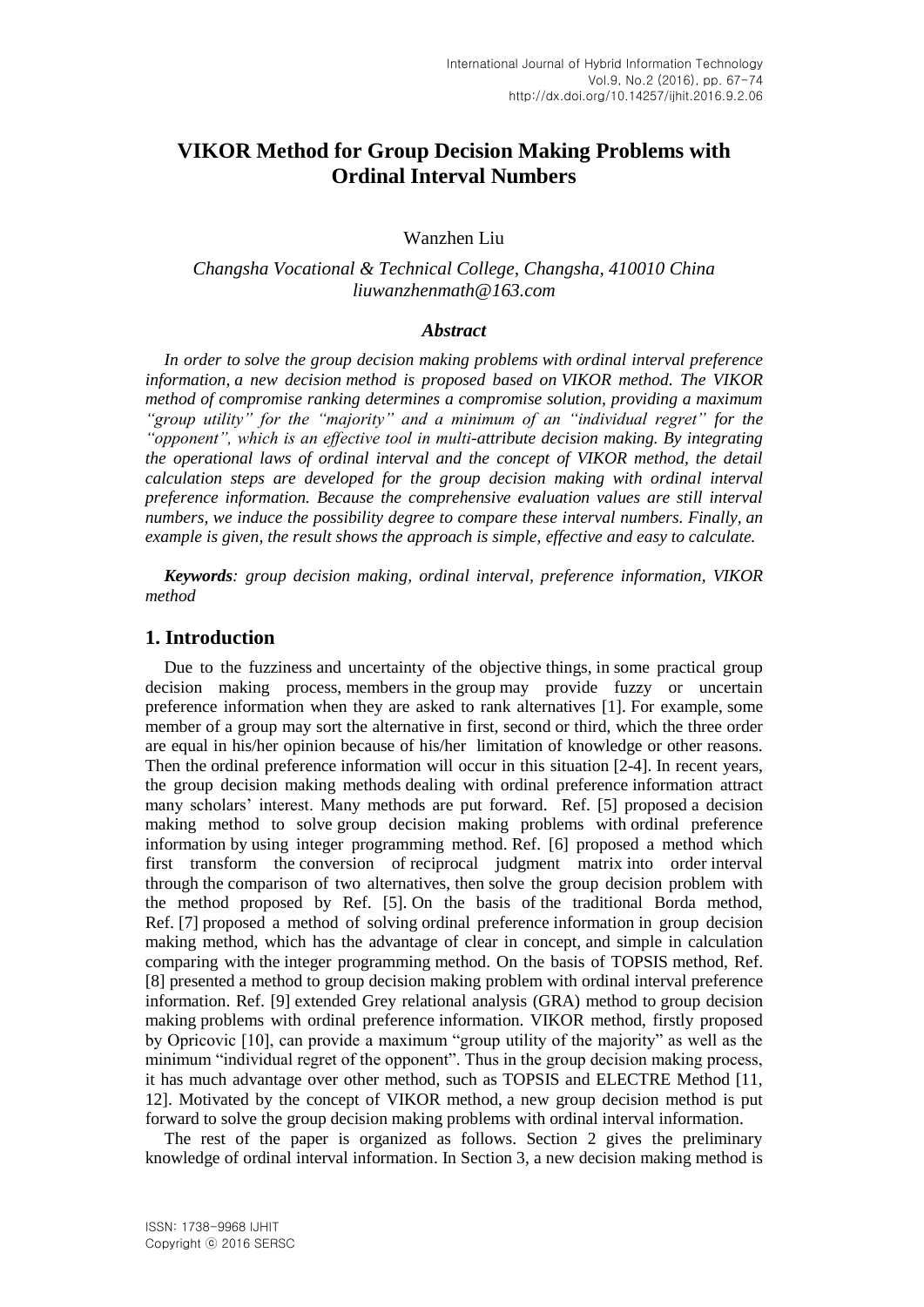proposed based on the concept of VIKOR, and to illustrate the effectiveness and feasibility of the proposed method, a practical example is given in Section 4. Finally, a conclusion is given in Section 5.

## **2. Preliminary Knowledge**

The preliminary definitions and lemmas are given as below.

**Definition 1.** [7, 8] Suppose  $r<sup>L</sup>$  and  $r<sup>U</sup>$  be two positive real numbers, and they satisfy  $r^L \leq r^U$ . Then  $\tilde{r} = [r^L, r^U]$  is called ordinal interval.

In particular, when  $r^L = r^U$ , then the order interval  $\tilde{r}$  is degraded as ordinary order value. Without loss of generality, it is assumed that the smaller value of  $r<sup>L</sup>$  (or  $r<sup>U</sup>$ ), the better of the actual meaning (*e.g.*, ranking order). For example,  $\tilde{r} = [r^L, r^U] = [2, 4]$ indicates that the alternative can be ranked equivalent in the position of no. 2, 3 or 4.

**Definition 2.** [8] Let  $\tilde{r}_1 = [r_1^L, r_1^U]$  and  $\tilde{r}_2 = [r_2^L, r_2^U]$  be two any uncertain preference ordinal intervals, then the distance measure between them is defined as follows:<br> $d(\tilde{r}_1, \tilde{r}_2) = |r_1^L - r_2^L| + |r_1^U - r_2^U|$ 

$$
d(\tilde{r}_1, \tilde{r}_2) = |r_1^L - r_2^L| + |r_1^U - r_2^U|
$$
  
(1)

Obviously, the smaller of  $d(\tilde{r}_1, \tilde{r}_2)$  is, the smaller difference degree of  $\tilde{r}_1$  and  $\tilde{r}_2$  is. In particular, when there is uncertainty  $d(\tilde{r}_1, \tilde{r}_2) = 0$ , we say preference  $\tilde{r}_1$  is equal to  $\tilde{r}_2$  (i.e.  $\tilde{r}_1 = \tilde{r}_2$ ).

Suppose that  $\tilde{u} = (\tilde{u}_1, \tilde{u}_2, ..., \tilde{u}_n)^T$  and  $\tilde{v} = (\tilde{v}_1, \tilde{v}_2, ..., \tilde{v}_n)^T$  are two any preference ordinal interval vectors, where  $\tilde{u}_i$  ( $i = 1, 2, ..., n$ ) and  $\tilde{v}_j$  ( $j = 1, 2, ..., n$ ) are all uncertain ordinal intervals. Let  $w = (w_1, w_2,..., w_n)^T$  be a weight vector, where  $w_j$  represents the important degree of  $\tilde{u}_j$  and  $\tilde{v}_j$ , which satisfies  $w_j \ge 0$ ,  $j = 1, 2, ..., n$  and 1  $\sum_{i=1}^{n} w_i = 1$  $\sum_{j=1}^{\infty}$ <sup>*w*</sup> *w*  $\sum_{j=1} w_j = 1$ . The weighted distance of the two uncertainty preference ordinal vectors  $\tilde{u}$  and  $\tilde{v}$ , noted by  $d(\tilde{u}, \tilde{v})$ , is defined as follows:

$$
d(\tilde{u}, \tilde{v}) = \sum_{j=1}^{n} [w_j | r_1^L - r_2^L | + w_j | r_1^U - r_2^U | ]
$$
 (2)

**Definition 3.** [13] Let  $\tilde{a} = \begin{bmatrix} a^L, a^U \end{bmatrix}$  and  $\tilde{b} = \begin{bmatrix} b^L, b^U \end{bmatrix}$  are two any interval numbers,

then the the possible degree of 
$$
\tilde{a} \ge \tilde{b}
$$
 is  
\n
$$
p(\tilde{a} \ge \tilde{b}) = \frac{\max\{0, l_{\tilde{a}} + l_{\tilde{b}} - \max(b^U - a^L, 0)\}}{l_{\tilde{a}} + l_{\tilde{b}}}
$$
\n(3)

where  $l_{\tilde{a}} = a^U - a^L$  and  $l_{\tilde{b}} = b^U - b^L$  $l_{\tilde{b}} = b^U - b^L$  are the length of  $\tilde{a}$  and  $b$ .

Suppose that  $X = \{x_1, x_2, ..., x_m\}$  is a set of  $m \ (m \geq 2)$  alternatives, where  $x_i$  is the *i*th alternative;  $E = \{E_1, E_2, ..., E_n\}$  is a set of *n* (*n* ≥ 2) experts, where  $E_j$  is the *j*th expert; And  $w = (w_1, w_2, ..., w_n)^T$  is the weight vector of experts, where  $w_j$  is the weight (or important degree) of expert  $E_j$ , and  $w_j$  satisfies 1  $\sum_{i=1}^{n} w_i = 1$  $\sum_{j=1}^{\infty}$ <sup>w</sup> j *w*  $\sum_{j=1}^{n} w_j = 1, w_j \ge 0, j = 1,2,...,n$ . The weight vector is usually given by the organizers of expert group decision analysis. The uncertain preference information decision matrix can be written as  $\tilde{R} = (\tilde{r}_{ij})_{m \times n}$ , where  $\tilde{r}_{ij} = [r_{ij}^L, r_{ij}^U]$  is ordinal interval evaluation information of the expert  $E_j$  with respect to the alternative  $x_i$ .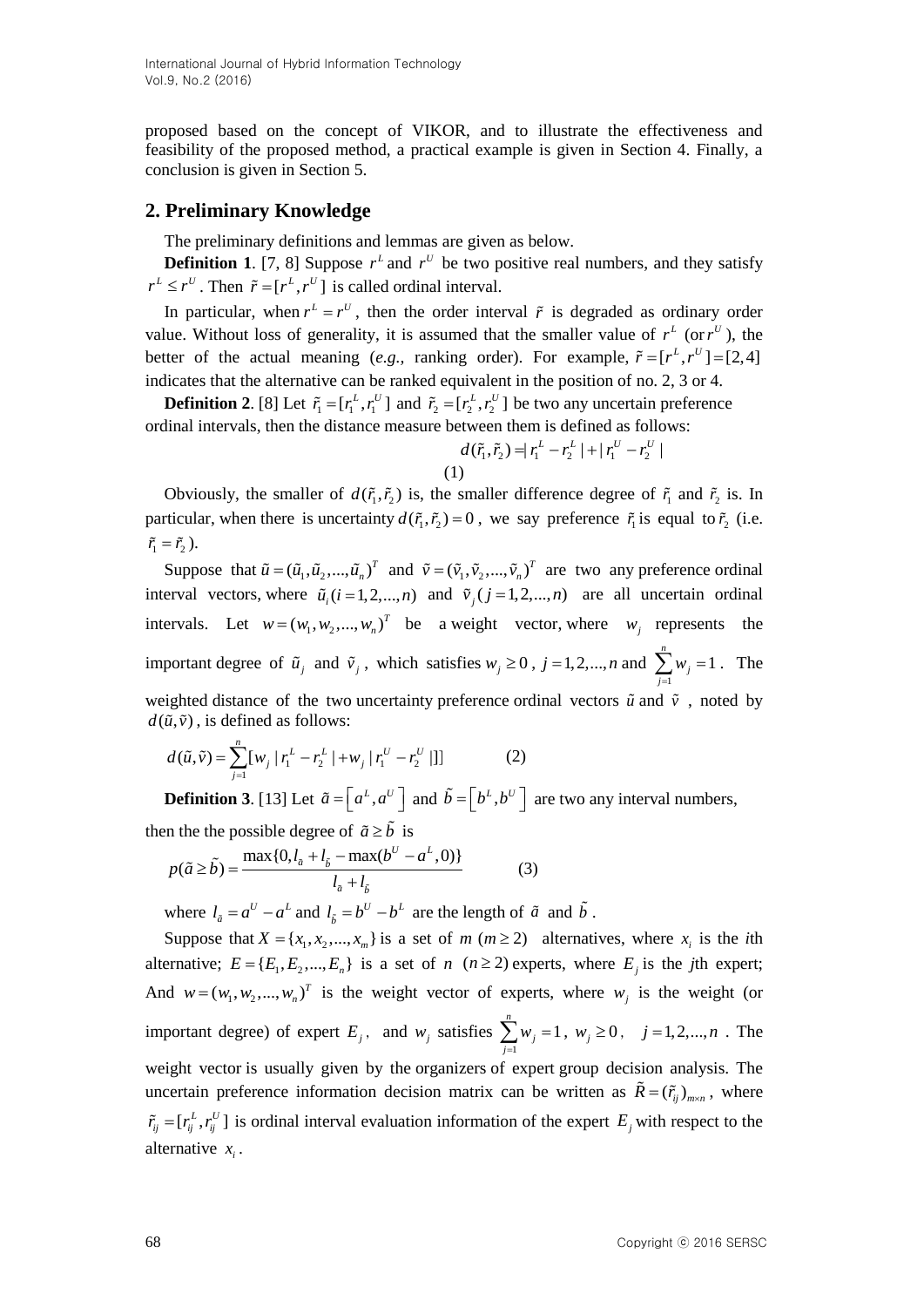Without loss of generality, we assume that the smaller  $r_i^L$  or  $r_{ij}^U$  is, the better the ranking position of the corresponding alternative  $x_i$  is.

#### **3. VIKOR Method for Group Decision with Ordinal Interval Numbers**

VIKOR method is a multi-attribute decision making method and firstly proposed by Opricovic in 1998. VIKOR method defines ideal solutions and negative-ideal solutions firstly, and then sorts the alternatives and choose the best one in the light of all values of each alternative and the approach degree of ideal alternative. It is a compromise decisionmaking method, which not only considers maximum group utility but also considers minimum individual regret. VIKOR is a decision-making method coming from LP-metric aggregate function [14], which has the following form:

$$
L_p(i) = \left\{ \sum_{j=1}^n \left( w_j \frac{x_j^* - x_{ij}}{x_j^* - x_j^-} \right)^p \right\}^{1/p}
$$
 (4)

Where  $1 \le p \le \infty$ ,  $j = 1, 2, ..., n$  with respect to the attribute, and  $i = 1, 2, ..., m$  with respect to the alternative  $x_i$ .

For alternative  $x_i$ , the evaluated value of the *j*th attribute is denoted by  $x_{ij}$ , and *n* is the number of attribute. The measure  $L_p(i)$  shows the distance measure between

alternative  $x_i$  with the positive-ideal solution  $x^* = (x_1^*, x_2^*, \dots, x_n^*)$ .

When  $p = 1$  and  $p = \infty$ , respectively, then the equation

$$
d_i^{p=1} = S_i = \sum_{j=1}^n w_j \left( \frac{x_j^* - x_{ij}}{x_j^* - x_j^-} \right)
$$
 (5)

stands for group utility; The equation

$$
d_i^{p=\infty} = R_i = \max_{1 \le j \le n} \left\{ w_j \left( \frac{x_j^* - x_{ij}}{x_j^* - x_j^-} \right) \right\}
$$
(6)

stands for individual regret.

 The sorting functions used by VIKOR method are combined measurement functions of Eq. (5) and Eq. (6). VIKOR method has been applied to many fields, such as Green Supplier Selection [15], Selection of industrial robots [16], water resources planning [17] and hospital service evaluation [18].

Based on VIKOR method, we propose a new group decision method under ordinal interval environment, and the specific calculation steps are given as follows:

*Step 1.* Determine the positive ideal solution (PIS)  $r^*$  and negative ideal solution (NIS) *r* as follows:

$$
r^* = \{r_1^*, r_2^*, \dots, r_n^*\} \text{ and } r^- = \{r_1^-, r_2^-, \dots, r_n^-\}
$$
  
where  $r_j^* = [1, 1], r_j^- = [m, m], j = 1, 2, \dots, n$ .

*Step 2*. Calculate the group utility value  $\tilde{S}_i = [S_i^L, S_i^U]$  and individual regret value  $\tilde{R}_i = [R_i^L, R_i^U]$ , where:

$$
S_i^L = \sum_j w_j \frac{r_{ij}^L - r_j^+}{r_j^- - r_j^+}, \ S_i^U = \sum_j w_j \frac{r_{ij}^U - r_j^+}{r_j^- - r_j^+}
$$
  
(7)

and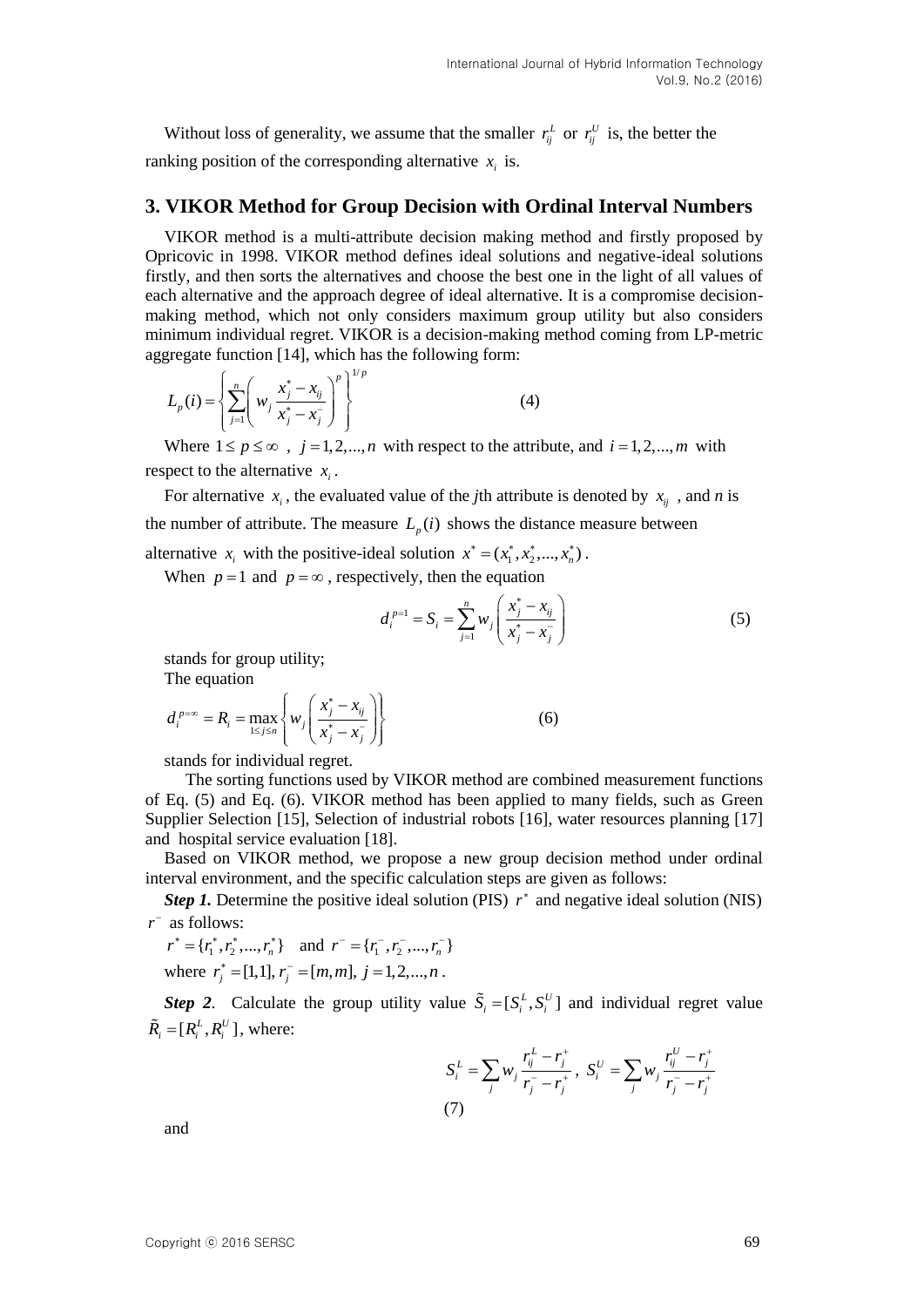International Journal of Hybrid Information Technology Vol.9, No.2 (2016)

$$
R_i^L = \max_{1 \le j \le n} \{ w_j \left( \frac{r_{ij}^L - r_j^+}{r_j^- - r_j^+} \right) \}, \ R_i^U = \max_{1 \le j \le n} \{ w_j \left( \frac{r_{ij}^U - r_j^+}{r_j^- - r_j^+} \right) \} \tag{8}
$$

*Step3.* Calculate the comprehensive sorting index  $\tilde{Q}_i = [Q_i^L, Q_i^U]$ , where

$$
\tilde{Q}_i = \upsilon \frac{\tilde{S}_i - S^*}{S^* - S^*} + (1 - \upsilon) \frac{\tilde{R}_i - R^*}{R^* - R^*}
$$
\nby the algorithm of interval fuzzy number :

\n(9)

by the algorithm of interval fuzzy number :

by the algorithm of interval fuzzy number :  
\n
$$
Q_i^L = v \frac{S_i^L - S^*}{S^* - S^*} + (1 - v) \frac{R_i^L - R^*}{R^* - R^*}
$$
\n(10)

and

and  
\n
$$
Q_i^U = \nu \frac{S_i^U - S^*}{S^* - S^*} + (1 - \nu) \frac{R_i^U - R^*}{R^* - R^*}
$$
\n(11)

 $Q_i^U = U \frac{I}{S^T - S^*} + (1 - U) \frac{I}{R^T - R^*}$  (11)<br>
Here  $S^* = \min_i S_i^L$ ,  $S^* = \max_i S_i^U$ ,  $R^* = \min_i R_i^L$ ,  $R^* = \max_i R_i^U$ . The parameter  $U$  is called decision mechanism index, and it lies in [0,1]. If  $v > 0.5$ , it means making decision in the light of maximum group benefit (i.e., if  $\nu$  is big, group utility is emphasized); if  $v = 0.5$ , it means making decision in accordance with compromise. If  $v < 0.5$ , it means making decision in the light of minimum individual regret value. In the VIKOR, take  $v = 0.5$  generally, that is, compromise makes maximum group benefit and minimum individual regret value.

*Step4*. Rank the fuzzy numbers  $Q_i$ ,  $S_i$  and  $\tilde{R}_i$ .

Since  $Q_i$ ,  $S_i$  and  $\tilde{R}_i$  are still interval numbers, then we use the possible degree theory to compare two interval numbers.

For a number of interval numbers  $\tilde{A}_i = [A_i^L, A_i^U]$  ( $i = 1, 2, ..., m$ ), the comparison steps of these interval numbers are given as follows:

(a) According to the Eq. (3), for any two interval numbers  $\tilde{A}_i = [A_i^L, A_i^U]$  and  $\tilde{A}_j = [A_j^L, A_j^U]$ , we first calculate the possible degree  $p_{ij} = p(\tilde{A}_i \ge \tilde{A}_j)$  and then construct the possible degree matrix  $P = (p_{ij})_{m \times m}$ , which produced by comparison any two interval numbers  $\tilde{A}_i = [A_i^L, A_i^U]$  and  $\tilde{A}_i = [A_i^L, A_i^U]$ , where  $i, j = 1, 2, ..., m$ . Xu [19] proved that the matrix  $P = (p_{ij})_{m \times m}$  satisfies  $p_{ij} \ge 0$ ,  $p_{ij} + p_{ji} = 1$ ,  $p_{ii} = 0.5$   $(i, j = 1, 2, ..., m)$ .

Thus the matrix  $P = (p_{ij})_{m \times m}$  is a fuzzy complementary judgment matrix, and then we can rank the alternatives as follow.

(b) Rank the interval numbers  $\tilde{A}_i = [A_i^L, A_i^U], i = 1, 2, ..., m$ .

The ranking formula is given as follows  
\n
$$
u_i = \frac{1}{m(m-1)} (\sum_{j=1}^{m} p_{ij} + \frac{m}{2} - 1), i = 1, 2, ..., m
$$
\n(12)

The smaller  $u_i$  is, the smaller  $\tilde{A}_i = [A_i^L, A_i^U]$  is.

*Step* 5. Rank the alternatives based on  $\hat{Q}_i$ ,  $\hat{S}_i$  and  $\hat{R}_i$  ( $i = 1, 2, ..., m$ ).

The smaller of the interval number  $Q_i$  is, then the better alternative  $x_i$  is. Propose as a compromise the alternative  $(A^{(1)})$  which is ranked first by the measure  $\min\{Q_i \mid i = 1, 2, ..., m\}$  if the following two conditions are satisfied [20]:

(i) (Acceptable advantage):  $Q(A^{(2)}) - Q(A^{(1)}) \ge 1/(m-1)$ , where  $A^{(2)}$  is the alternative with second position in the ranking list by  $R$ ;  $m$  is the number of alternatives.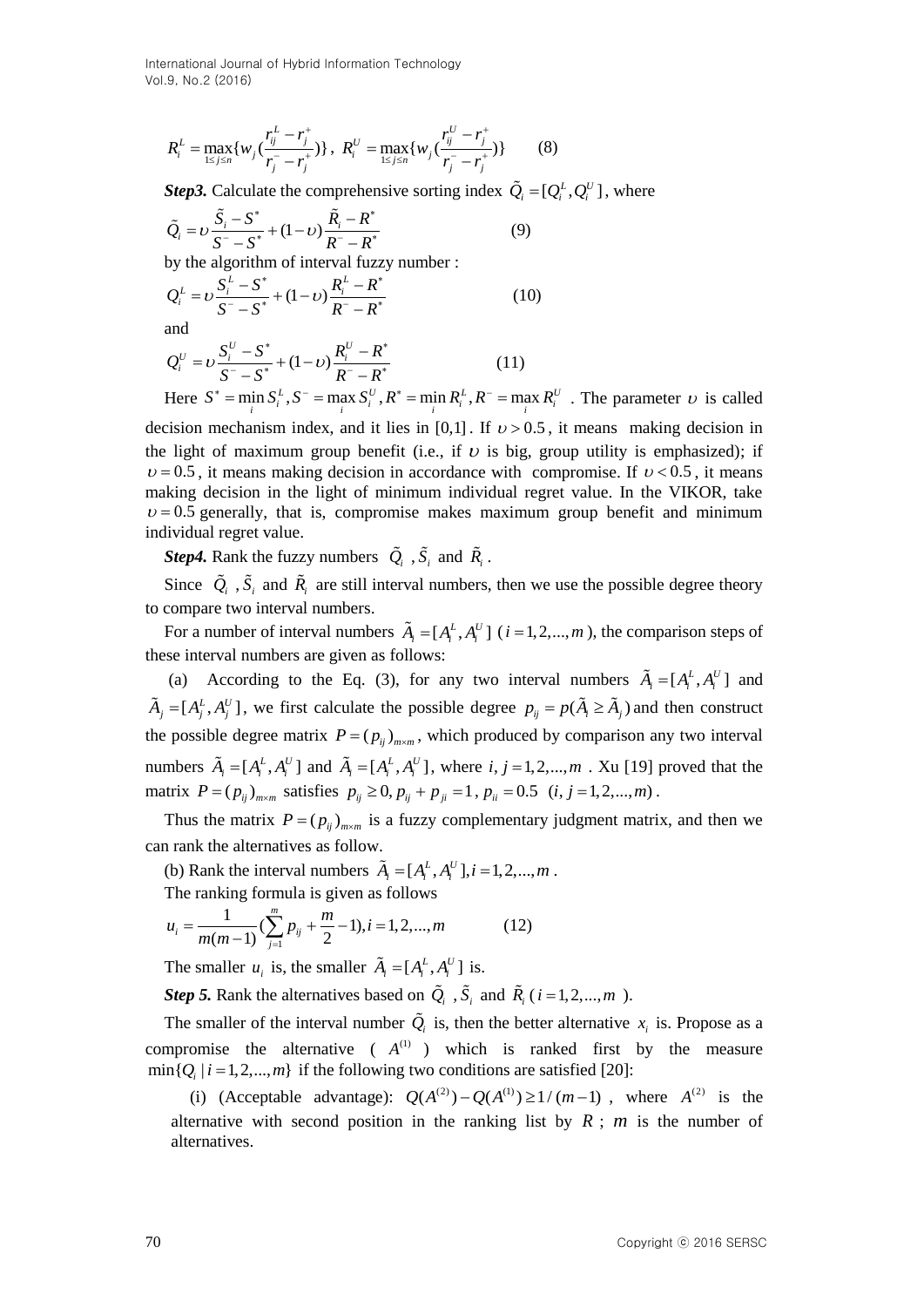(ii) (Acceptable stability in decision making): Alternative  $A^{(1)}$  must also be the best ranked by {  $S_i$  or/and  $R_i$  |  $i = 1, 2, ..., m$  }. |

## **4. Case Analysis**

To illustrate the effectiveness and feasibility of the proposed method, the example adopted the paper [21] is used to analysis. The example is given as follow:

Eastsoft is one of the top five software companies in China. To improve the operation and competitiveness capability in the global market, Eastsoft plans to establish a strategic alliance with a transnational corporation. After lots of consultations, four transnational corporations HP ( $x_1$ ), PHILIPS ( $x_2$ ), EMC ( $x_3$ ), and SAP ( $x_4$ ) are the candidate alternatives, which would like to establish a strategic alliance with Eastsoft. To select the desirable strategic alliance partner, Eastsoft invited five experts  $E_1, E_2, E_3, E_4$  and  $E_5$  to participate in the decision analysis. The five experts respectively come from the operation management department, the engineering management department, the finance department, the human resources department, and the business process outsourcing department of Eastsoft. The evaluation information given by the five experts is in the form of ordinal interval number, which is shown in Table 1. The weight vector of experts provided by the decision maker is  $w = (0.2, 0.2, 0.2, 0.2, 0.2)^T$ .

|         | $E_{\scriptscriptstyle 1}$ | $E_{2}$ | $E_{\rm z}$ | $E_{\scriptscriptstyle 4}$ | $E_{\rm s}$ |
|---------|----------------------------|---------|-------------|----------------------------|-------------|
| $x_{1}$ | [2,3]                      | [3,4]   | [4,4]       | [1,1]                      | [2,3]       |
| $x_{2}$ | [1,1]                      | [1,2]   | [2,3]       | [2,3]                      | [1,3]       |
| $x_3$   | [2,4]                      | [1,2]   | [2,3]       | [4,4]                      | [1,2]       |
| $x_{4}$ | [3,4]                      | [3,4]   | $[1,2]$     | [2,3]                      | [4,4]       |

**Table 1. Preference Information Provided by Experts**

In order to solve the problem of group decision making, we use the proposed VIKOR method to solve, and the step is given as follows.

*Step 1*. Determine the positive ideal solution (PIS)  $r^*$  and negative ideal solution (NIS) *r* as follows:

 $r^* = \{r_1^*, r_2^*, r_3^*, r_4^*, r_5^*\}$ and  $r^- = \{r_1^-, r_2^-, r_3^-, r_4^-, r_5^-\}$ where  $r_j^* = [1,1], r_j^- = [4,4], j = 1,2,3,4,5$ .

*Step* 2. According to the Eq.(7) and Eq.(8), the group utility value  $\tilde{S}_i = [S_i^L, S_i^U]$  and individual regret value  $\tilde{R}_i = [R_i^L, R_i^U]$  are given as follows:<br> $\tilde{S}_1 = [0.4667, 0.6667], \tilde{S}_2 = [0.1333, 0.4667],$ 

$$
\tilde{S}_1 = [0.4667, 0.6667], \tilde{S}_2 = [0.1333, 0.4667],
$$
  

$$
\tilde{S}_3 = [0.3333, 0.6667], \tilde{S}_4 = [0.5333, 0.8000]
$$

and

$$
\tilde{R}_1 = [0.2000, 0.2000], \tilde{R}_2 = [0.0667, 0.1333],
$$
  

$$
\tilde{R}_3 = [0.2000, 0.2000], \tilde{R}_4 = [0.2000, 0.2000]
$$

*Step* 3. Calculate the comprehensive sorting index  $\tilde{Q}_i = [Q_i^L, Q_i^U]$ :

$$
\tilde{Q}_1 = [0.75, 0.90], \tilde{Q}_2 = [0, 0.5],
$$
  

$$
\tilde{Q}_3 = [0.65, 0.90], \tilde{Q}_4 = [0.80, 1.0].
$$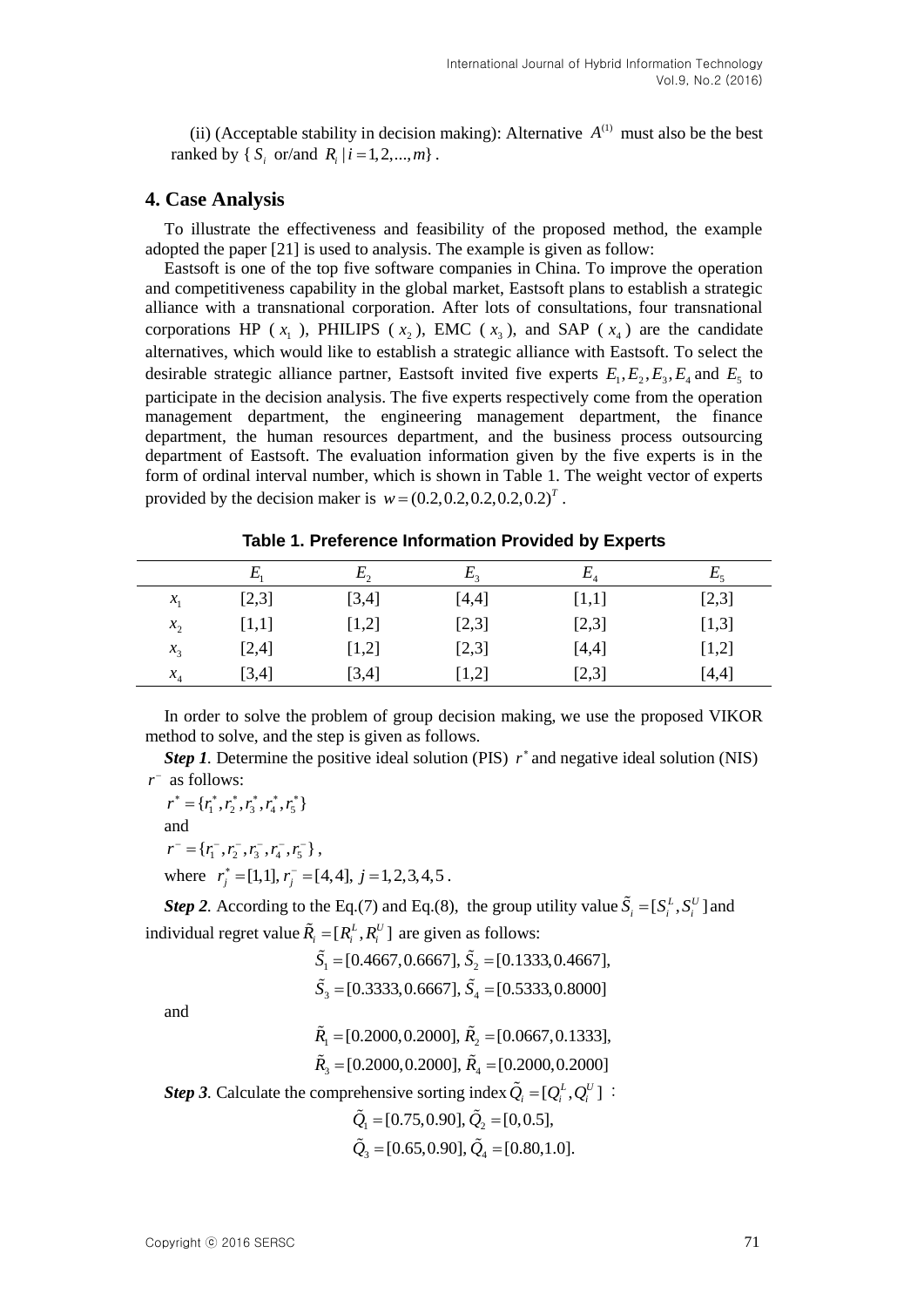**Step 4.** According to the Eq.(3), the possible degree matrix  $P = (p_{ij})_{m \times m}$  is<br>  $\begin{bmatrix} 0.50 & 1.0 & 0.625 & 0.2857 \end{bmatrix}$ 

|  | 0.50 |      |                                                                            | 1.0 $0.625$ 0.2857 |  |
|--|------|------|----------------------------------------------------------------------------|--------------------|--|
|  | 0    | 0.50 |                                                                            |                    |  |
|  |      | 1.0  |                                                                            | 0.222              |  |
|  |      |      | $\begin{bmatrix} 0.375 & 1.0 & 0.5 \\ 0.7143 & 1.0 & 0.7778 \end{bmatrix}$ | 0.50               |  |

*Step 5*. Rank the alternatives.

According to the derived ranking values and matrix  $P$ , the ranking order of the alternatives with possibility degrees is  $u_1 = 0.2842, u_2 = 0.1250, u_3 = 0.2851, u_4 = 0.3327$ 

$$
u_1 = 0.2842, u_2 = 0.1250, u_3 = 0.2851, u_4 = 0.3327
$$

So, the ranking order is  $x_4 \succ x_1 \succ x_3 \succ x_2$ . The ranking result above is the same as that derived by Fan and Liu [21] and Xu [22].

#### **5. Conclusion**

For the group decision making problems with ordinal preference information, a new decision method is put forward based on VIKOR method. The proposed VIKOR method provide a maximum "group utility of the majority" as well as the minimum "individual regret of the opponent". Thus in the group decision making process, it has much advantage over other method, such as TOPSIS and ELECTRE Method. Further, the proposed method is easy to calculate, and it has more advantage than the integer programming method. Finally, a case study is use to demonstrate and validate the application of the proposed method. The proposed method can also be extended to other multi-attribute group decision making problems in which attribute values are expressed with interval numbers, triangular fuzzy numbers, intuitionistic fuzzy numbers and hestiant fuzzy numbers.

#### **References**

- [1] S. J. Chuu, "Selecting the advanced manufacturing technology using fuzzy multiple attributes group decision making with multiple fuzzy information", Computers & Industrial Engineering, vol. 57, no. 3, **(2007)**, pp. 1033-1042.
- [2] C. L. Hwang and M. J. Lin, "Group Decision Making under Multiple Criteria: Methods and Applications", Springer, Berlin, **(1987)**.
- [3] J. Fodor and M. Roubens, "Fuzzy preference modeling and multicriteria decision support", Kluwer, Dordrecht, **(1994)**.
- [4] P. Vincke, "Aggregation of preferences: a review", European Journal of Operational Research, vol. 9, no. 1, **(1982)**, pp. 17- 22.
- [5] J. Gonzále-Pachón and C. Romero, "Aggregation of partial ordinal rankings: an interval goal programming approach", Computers & Operations Research, vol. 28, no. 8, **(2001)**, pp. 827-834.
- [6] J. Gonzále-Pachón, M. I. Rodríguez-Galiano and C. Romero, "Transitive approximation to pairwise comparison matrices by using interval goal programming", Journal of Operational Research Society, vol. 54, no. 5, **(2003)**, pp. 532-538.
- [7] T. H. You and Z. P. Fan, "A method for group decision making with preference information in ordinal interval form", Journal of Northeastern University (Natural Science), vol. 28, no. 2, **(2007)**, pp. 286- 288.
- [8] Z. P. Fan and T. H. You, "TOPSIS method to solve group decision problems with preference information in ordinal interval form", Journal of Northeastern University (Natural Science), vol. 28, no. 12, **(2007)**, pp. 1779-1781.
- [9] G. W. Wei, "GRA method to solve group decision making problems with preference information in ordinal internal form", [http://www.paper.edu.cn/releasepaper/content/200808-63,](http://www.paper.edu.cn/releasepaper/content/200808-63) **(2008)**.
- [10] S. Opricovic, "Multi-criteria optimization of civil engineering systems", Faculty of Civil Engineering, Belgrade, **(1998)**.
- [11] S. Opricovic and G. H. Tzeng, "Compromise solution by MCDM methods: A comparative analysis of VIKOR and TOPSIS", European Journal of Operational Research, vol. 156, no. 2, **(2004)**, pp. 445-455.
- [12] S. Opricovic and G. H. Tzeng, "Extended VIKOR method in comparison with outranking methods", European Journal of Operational Research, vol. 178, no. 2, **(2007)**, pp. 514-529.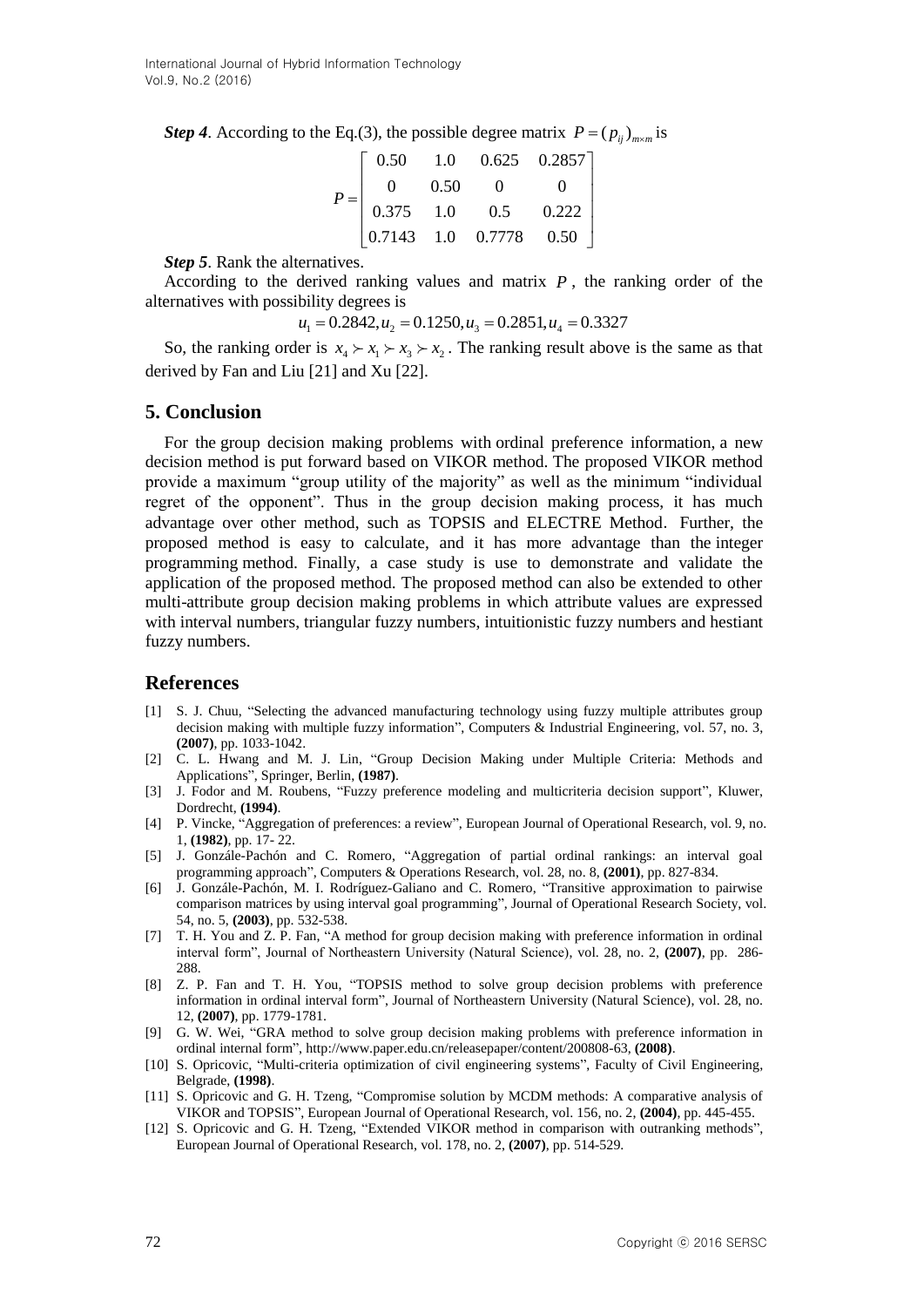- [13] Z. S. Xu and Q. L. Da, "Research on method for ranking interval numbers", Systems Engineering, vol. 19, no.6, **(2001)**, pp. 94-96.
- [14] P. Yu, "A class of solutions for group decision problems", Management Science, vol. 19, no. 8, **(1973)**, pp. 936-946.
- [15] T. C. Kuo, C. W. Hsu and J. Y. Li, "Developing a green supplier selection model by using the DANP with VIKOR", Sustainability, vol. 7, no. 2, **(2015)**, pp. 1661-1689.
- [16] P. Chatterjee, V. M. Athawale and S. Chakraborty, "Selection of industrial robots using compromise ranking and outranking methods", Robotics and Computer-Integrated Manufacturing, vpl. 26, **(2010)**, pp. 483–489.
- [17] S. Opricovic, "Fuzzy VIKOR with an application to water resources planning", Expert Systems with Applications, vol. 38, **(2011)**, pp. 12983-12990.
- [18] T. H. Chang, "Fuzzy VIKOR method: A case study of the hospital service evaluation in Taiwan", Information Sciences, vol. 271, **(2014)**, pp. 196-212.
- [19] Z. S. Xu, "Algorithm for priority of fuzzy complementary judgment matrix", Journal of Systems Engineering, vol. 16, no.4, **(2001)**, pp. 311-314.
- [20] Y. P. O. Yang, H. M. Shieh, J. D. Leu and G. H. Tzeng, "A VIKOR-based multiple criteria decision method for improving information security risk", International Journal of Information Technology & Decision Making, vol. 8, no. 2, **(2009)**, pp. 267-287.
- [21] Z. P. Fan and Y. Liu, "An approach to solve group decision making problems with ordinal interval numbers", IEEE Transactions on Systems, Man, and Cybernetics-Part B, vol. 40, no. 5, **(2010)**, pp. 1413-1423.
- [22] Z. S. Xu, "Group decision making model and approach based on interval preference orderings", Computers & Industrial Engineering, vol. 64, no. 3, **(2013)**, pp. 797-803.

## **Author**



**Wanzhen Liu**, She is a lecture of Changsha Vocational & Technical College. She obtained her bachelor degree of applied mathematics in 1996 from Hunan Normal University. She have published more than 10 articles in fuzzy attribute decision making and Bayesian statistics. Now, her major researches are mainly Bayes statistics, fuzzy making and information fusion.